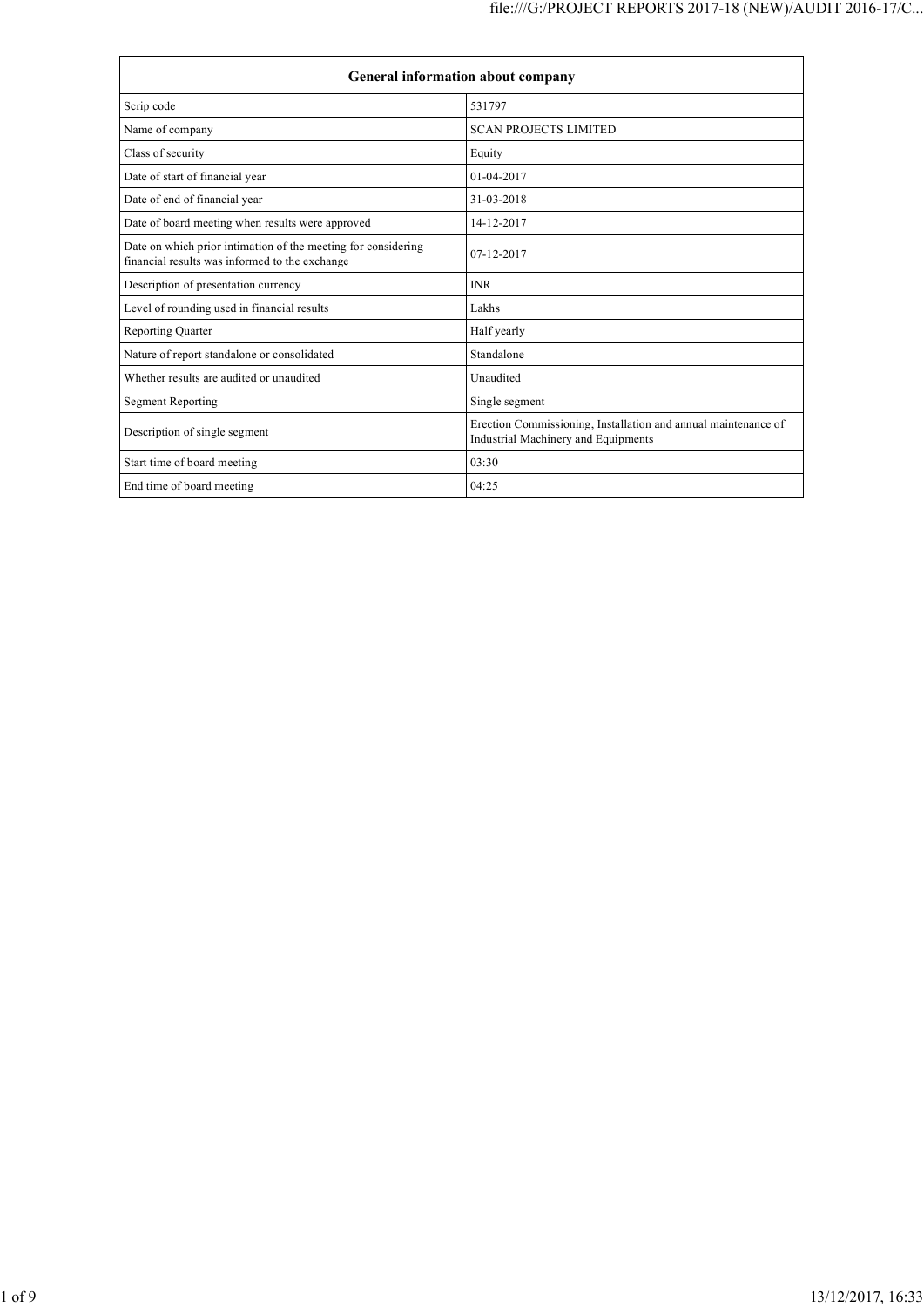| <b>Financial Results - Ind-AS</b> |                                                                                   |                                                 |                                                               |  |
|-----------------------------------|-----------------------------------------------------------------------------------|-------------------------------------------------|---------------------------------------------------------------|--|
|                                   | <b>Particulars</b>                                                                | 3 months/ 6 months ended (dd-<br>$mm$ -yyyy $)$ | Year to date figures for current period<br>ended (dd-mm-yyyy) |  |
| A                                 | Date of start of reporting period                                                 | 01-07-2017                                      | 01-04-2017                                                    |  |
| B                                 | Date of end of reporting period                                                   | 30-09-2017                                      | 30-09-2017                                                    |  |
| $\mathcal{C}$                     | Whether results are audited or unaudited                                          | Unaudited                                       | Unaudited                                                     |  |
| D                                 | Nature of report standalone or consolidated                                       | Standalone                                      | Standalone                                                    |  |
|                                   | Part I                                                                            |                                                 |                                                               |  |
| 1                                 | Income                                                                            |                                                 |                                                               |  |
|                                   | Revenue from operations                                                           | 60.36                                           | 116.59                                                        |  |
|                                   | Other income                                                                      | $\theta$                                        | $\theta$                                                      |  |
|                                   | <b>Total income</b>                                                               | 60.36                                           | 116.59                                                        |  |
| $\overline{2}$                    | <b>Expenses</b>                                                                   |                                                 |                                                               |  |
| (a)                               | Cost of materials consumed                                                        | $\boldsymbol{0}$                                | $\boldsymbol{0}$                                              |  |
| (b)                               | Purchases of stock-in-trade                                                       | $\overline{0}$                                  | $\boldsymbol{0}$                                              |  |
| (c)                               | Changes in inventories of finished goods, work-in-<br>progress and stock-in-trade | $\mathbf{0}$                                    | $\mathbf{0}$                                                  |  |
| (d)                               | Employee benefit expense                                                          | 14.17                                           | 29.51                                                         |  |
| (e)                               | Finance costs                                                                     | 2.56                                            | 5.35                                                          |  |
| (f)                               | Depreciation, depletion and amortisation expense                                  | 1.35                                            | 2.68                                                          |  |
| (f)                               | <b>Other Expenses</b>                                                             |                                                 |                                                               |  |
| 1                                 | Erection and Commissioning Charges paid to others                                 | 29.73                                           | 57.36                                                         |  |
| $\overline{2}$                    | Operation and other expenses                                                      | 5.79                                            | 11.15                                                         |  |
| 10                                |                                                                                   |                                                 |                                                               |  |
|                                   | <b>Total other expenses</b>                                                       | 35.52                                           | 68.51                                                         |  |
|                                   | <b>Total expenses</b>                                                             | 53.6                                            | 106.05                                                        |  |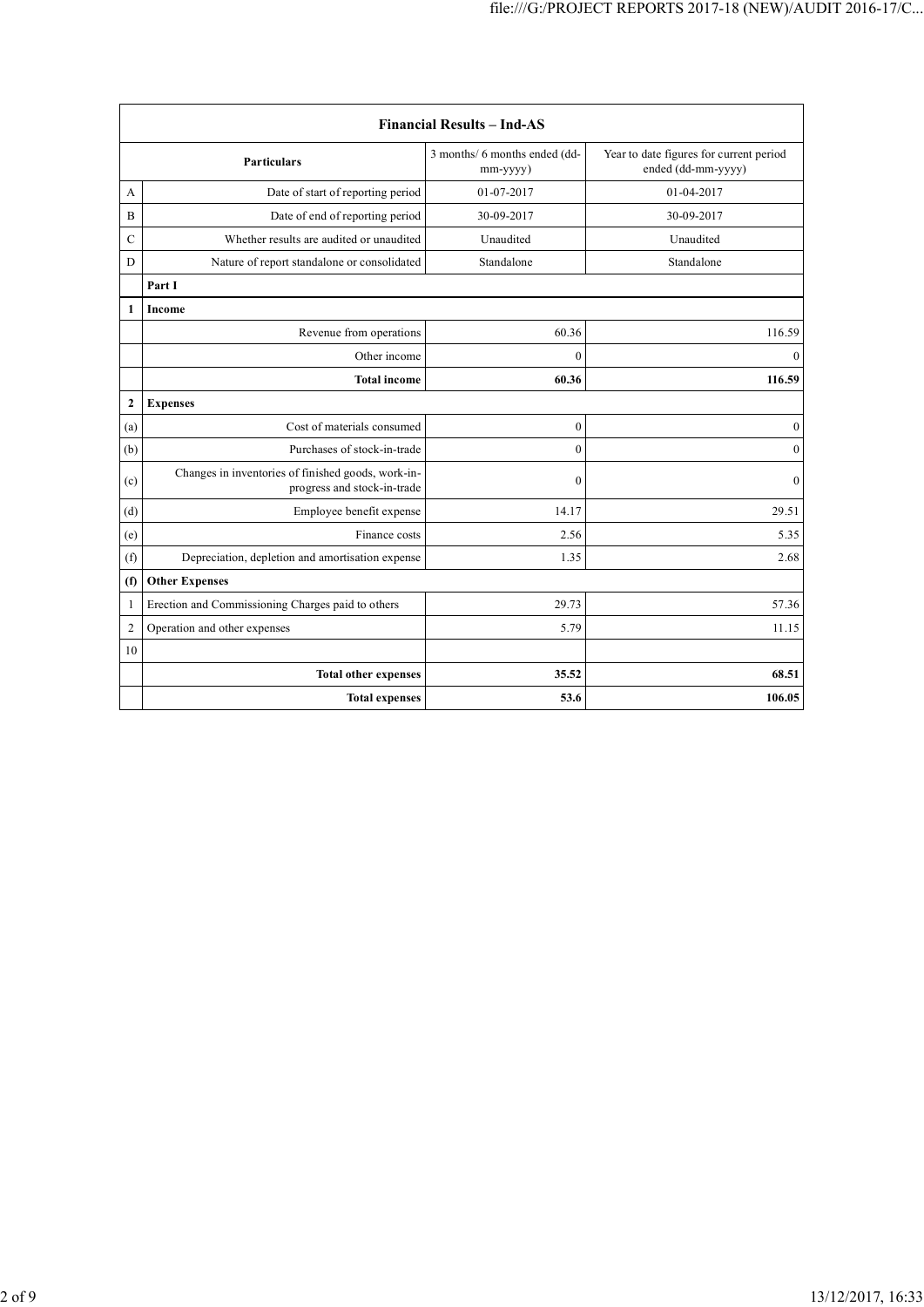| <b>Financial Results - Ind-AS</b> |                                                                                                                                                                                               |                                          |                                                               |  |
|-----------------------------------|-----------------------------------------------------------------------------------------------------------------------------------------------------------------------------------------------|------------------------------------------|---------------------------------------------------------------|--|
|                                   | <b>Particulars</b>                                                                                                                                                                            | 3 months/ 6 months ended<br>(dd-mm-yyyy) | Year to date figures for current<br>period ended (dd-mm-yyyy) |  |
| A                                 | Date of start of reporting period                                                                                                                                                             | 01-07-2017                               | 01-04-2017                                                    |  |
| B                                 | Date of end of reporting period                                                                                                                                                               | 30-09-2017                               | 30-09-2017                                                    |  |
| $\mathcal{C}$                     | Whether results are audited or unaudited                                                                                                                                                      | Unaudited                                | Unaudited                                                     |  |
| D                                 | Nature of report standalone or consolidated                                                                                                                                                   | Standalone                               | Standalone                                                    |  |
| Part<br>I                         | Blue color marked fields are non-mandatory. For Consolidated Results, if the company has no figures for 3 months / 6<br>months ended, in such case zero shall be inserted in the said column. |                                          |                                                               |  |
| 3                                 | Total profit before exceptional items and tax                                                                                                                                                 | 6.76                                     | 10.54                                                         |  |
| 4                                 | Exceptional items                                                                                                                                                                             | $\theta$                                 | $\theta$                                                      |  |
| 5                                 | Total profit before tax                                                                                                                                                                       | 6.76                                     | 10.54                                                         |  |
| 7                                 | <b>Tax</b> expense                                                                                                                                                                            |                                          |                                                               |  |
| 8                                 | 2.08<br>Current tax                                                                                                                                                                           |                                          |                                                               |  |
| 9                                 | Deferred tax                                                                                                                                                                                  | $-0.07$                                  | $-0.13$                                                       |  |
| 10                                | <b>Total tax expenses</b>                                                                                                                                                                     | 2.01                                     | 3.14                                                          |  |
| 11                                | Net movement in regulatory deferral account balances related to<br>profit or loss and the related deferred tax movement                                                                       | $\Omega$                                 | $\overline{0}$                                                |  |
| 14                                | Net Profit Loss for the period from continuing operations                                                                                                                                     | 4.75                                     | 7.4                                                           |  |
| 15                                | Profit (loss) from discontinued operations before tax                                                                                                                                         | $\Omega$                                 | $\theta$                                                      |  |
| 16                                | Tax expense of discontinued operations                                                                                                                                                        | $\Omega$                                 | $\theta$                                                      |  |
| 17                                | Net profit (loss) from discontinued operation after tax                                                                                                                                       | $\theta$                                 | $\mathbf{0}$                                                  |  |
| 19                                | Share of profit (loss) of associates and joint ventures accounted<br>for using equity method                                                                                                  | $\theta$                                 | $\mathbf{0}$                                                  |  |
| 21                                | Total profit (loss) for period                                                                                                                                                                | 4.75                                     | 7.4                                                           |  |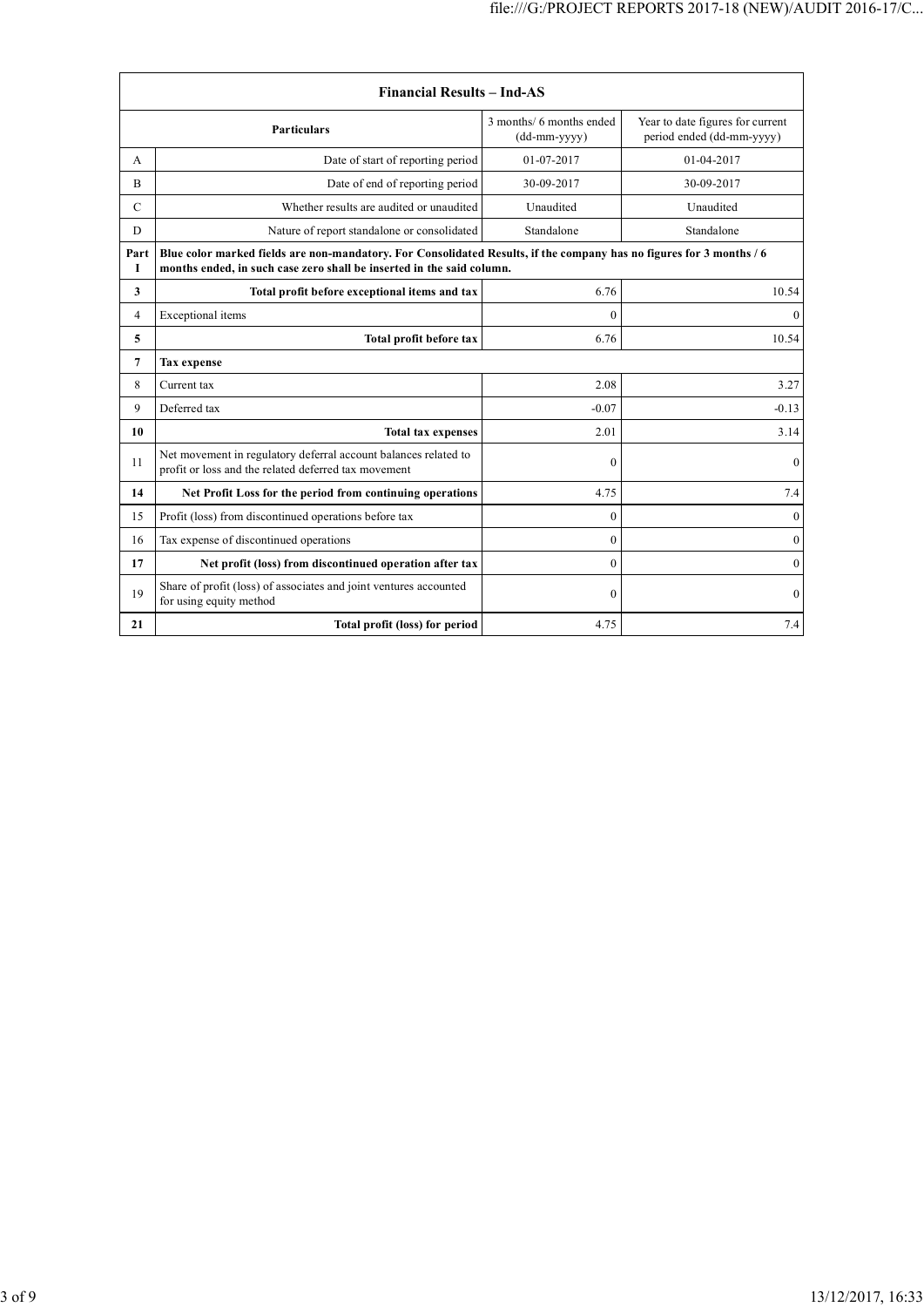| <b>Financial Results - Ind-AS</b> |                                                                                 |                                                                                                                 |                  |  |
|-----------------------------------|---------------------------------------------------------------------------------|-----------------------------------------------------------------------------------------------------------------|------------------|--|
| <b>Particulars</b>                |                                                                                 | 3 months/ 6 month ended (dd-<br>Year to date figures for current period<br>ended (dd-mm-yyyy)<br>$mm$ -yyyy $)$ |                  |  |
| A                                 | Date of start of reporting period                                               | $01 - 07 - 2017$                                                                                                | $01 - 04 - 2017$ |  |
| B                                 | Date of end of reporting period                                                 | 30-09-2017                                                                                                      | 30-09-2017       |  |
| C                                 | Whether results are audited or unaudited                                        | Unaudited                                                                                                       | Unaudited        |  |
| D                                 | Nature of report standalone or consolidated                                     | Standalone                                                                                                      | Standalone       |  |
|                                   | Other comprehensive income [Abstract]                                           |                                                                                                                 |                  |  |
|                                   | Amount of items that will not be reclassified to profit and loss                |                                                                                                                 |                  |  |
|                                   | Total Amount of items that will not be reclassified to<br>profit and loss       |                                                                                                                 |                  |  |
| $\mathbf{2}$                      | Income tax relating to items that will not be<br>reclassified to profit or loss | $\boldsymbol{0}$                                                                                                | $\Omega$         |  |
| 3                                 | Amount of items that will be reclassified to profit and loss                    |                                                                                                                 |                  |  |
|                                   | Total Amount of items that will be reclassified to<br>profit and loss           |                                                                                                                 |                  |  |
| $\overline{\bf{4}}$               | Income tax relating to items that will be reclassified<br>to profit or loss     | $\mathbf{0}$                                                                                                    | $\Omega$         |  |
| 5                                 | <b>Total Other comprehensive income</b>                                         | $\mathbf{0}$                                                                                                    | $\Omega$         |  |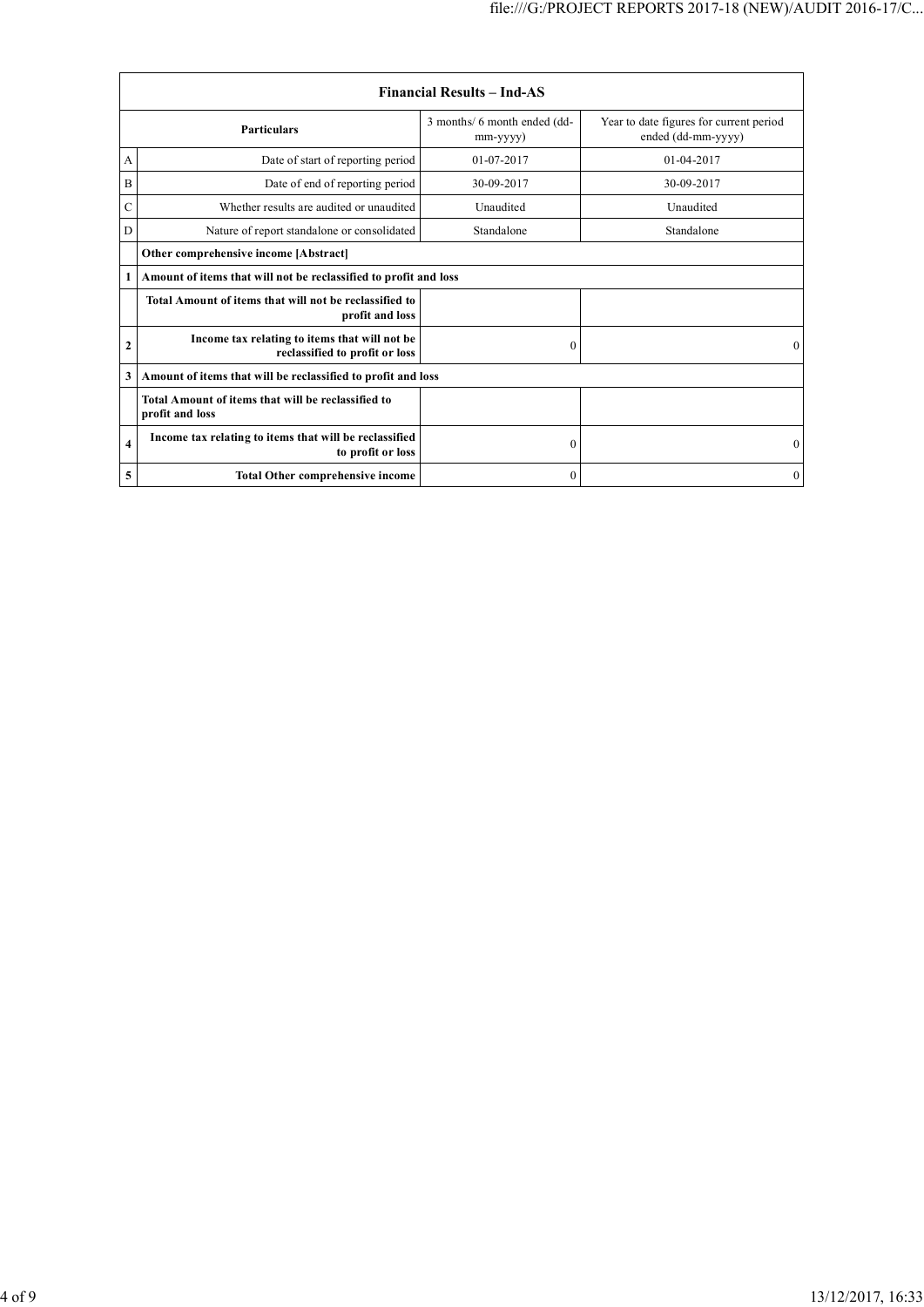|                     | <b>Financial Results – Ind-AS</b>                                                                                                                                                                |                                          |                                                                   |  |
|---------------------|--------------------------------------------------------------------------------------------------------------------------------------------------------------------------------------------------|------------------------------------------|-------------------------------------------------------------------|--|
|                     | <b>Particulars</b>                                                                                                                                                                               | 3 months/ 6 months<br>ended (dd-mm-yyyy) | Year to date figures for<br>current period ended (dd-<br>mm-yyyy) |  |
| A                   | Date of start of reporting period                                                                                                                                                                | 01-07-2017                               | 01-04-2017                                                        |  |
| B                   | Date of end of reporting period                                                                                                                                                                  | 30-09-2017                               | 30-09-2017                                                        |  |
| C                   | Whether results are audited or unaudited                                                                                                                                                         | Unaudited                                | Unaudited                                                         |  |
| D                   | Nature of report standalone or consolidated                                                                                                                                                      | Standalone                               | Standalone                                                        |  |
| Part<br>$\mathbf I$ | Blue color marked fields are non-mandatory. For Consolidated Results, if<br>the company has no figures for 3 months / 6 months ended, in such case<br>zero shall be inserted in the said column. |                                          |                                                                   |  |
| 23                  | <b>Total Comprehensive Income for the period</b>                                                                                                                                                 | 4.75                                     | 7.4                                                               |  |
| 24                  | Total profit or loss, attributable to                                                                                                                                                            |                                          |                                                                   |  |
|                     | Profit or loss, attributable to owners of parent                                                                                                                                                 |                                          |                                                                   |  |
|                     | Total profit or loss, attributable to non-controlling interests                                                                                                                                  |                                          |                                                                   |  |
| 25                  | Total Comprehensive income for the period attributable to                                                                                                                                        |                                          |                                                                   |  |
|                     | Comprehensive income for the period attributable to owners of parent                                                                                                                             | $\boldsymbol{0}$                         | $\boldsymbol{0}$                                                  |  |
|                     | Total comprehensive income for the period attributable to owners of parent<br>non-controlling interests                                                                                          | $\boldsymbol{0}$                         | $\overline{0}$                                                    |  |
| 26                  | Details of equity share capital                                                                                                                                                                  |                                          |                                                                   |  |
|                     | Paid-up equity share capital                                                                                                                                                                     |                                          |                                                                   |  |
|                     | Face value of equity share capital                                                                                                                                                               |                                          |                                                                   |  |
| 27                  | <b>Details of debt securities</b>                                                                                                                                                                |                                          |                                                                   |  |
|                     | Paid-up debt capital                                                                                                                                                                             |                                          |                                                                   |  |
|                     | Face value of debt securities                                                                                                                                                                    |                                          |                                                                   |  |
| 28                  | Reserves excluding revaluation reserve                                                                                                                                                           |                                          |                                                                   |  |
| 29                  | Debenture redemption reserve                                                                                                                                                                     |                                          |                                                                   |  |
| 30                  | Earnings per share                                                                                                                                                                               |                                          |                                                                   |  |
| i                   | Earnings per equity share for continuing operations                                                                                                                                              |                                          |                                                                   |  |
|                     | Basic earnings (loss) per share from continuing operations                                                                                                                                       | 0.17                                     | 0.26                                                              |  |
|                     | Diluted earnings (loss) per share from continuing operations                                                                                                                                     | 0.17                                     | 0.26                                                              |  |
| ii.                 | Earnings per equity share for discontinued operations                                                                                                                                            |                                          |                                                                   |  |
|                     | Basic earnings (loss) per share from discontinued operations                                                                                                                                     | $\boldsymbol{0}$                         | $\boldsymbol{0}$                                                  |  |
|                     | Diluted earnings (loss) per share from discontinued operations                                                                                                                                   | $\boldsymbol{0}$                         | $\mathbf{0}$                                                      |  |
| ii                  | Earnings per equity share                                                                                                                                                                        |                                          |                                                                   |  |
|                     | Basic earnings (loss) per share from continuing and discontinued<br>operations                                                                                                                   | 0.17                                     | 0.26                                                              |  |
|                     | Diluted earnings (loss) per share from continuing and discontinued<br>operations                                                                                                                 | 0.17                                     | 0.26                                                              |  |
| 31                  | Debt equity ratio                                                                                                                                                                                |                                          |                                                                   |  |
| 32                  | Debt service coverage ratio                                                                                                                                                                      |                                          |                                                                   |  |
| 33                  | Interest service coverage ratio                                                                                                                                                                  |                                          |                                                                   |  |
| 34                  | Disclosure of notes on financial results                                                                                                                                                         | Textual Information(1)                   |                                                                   |  |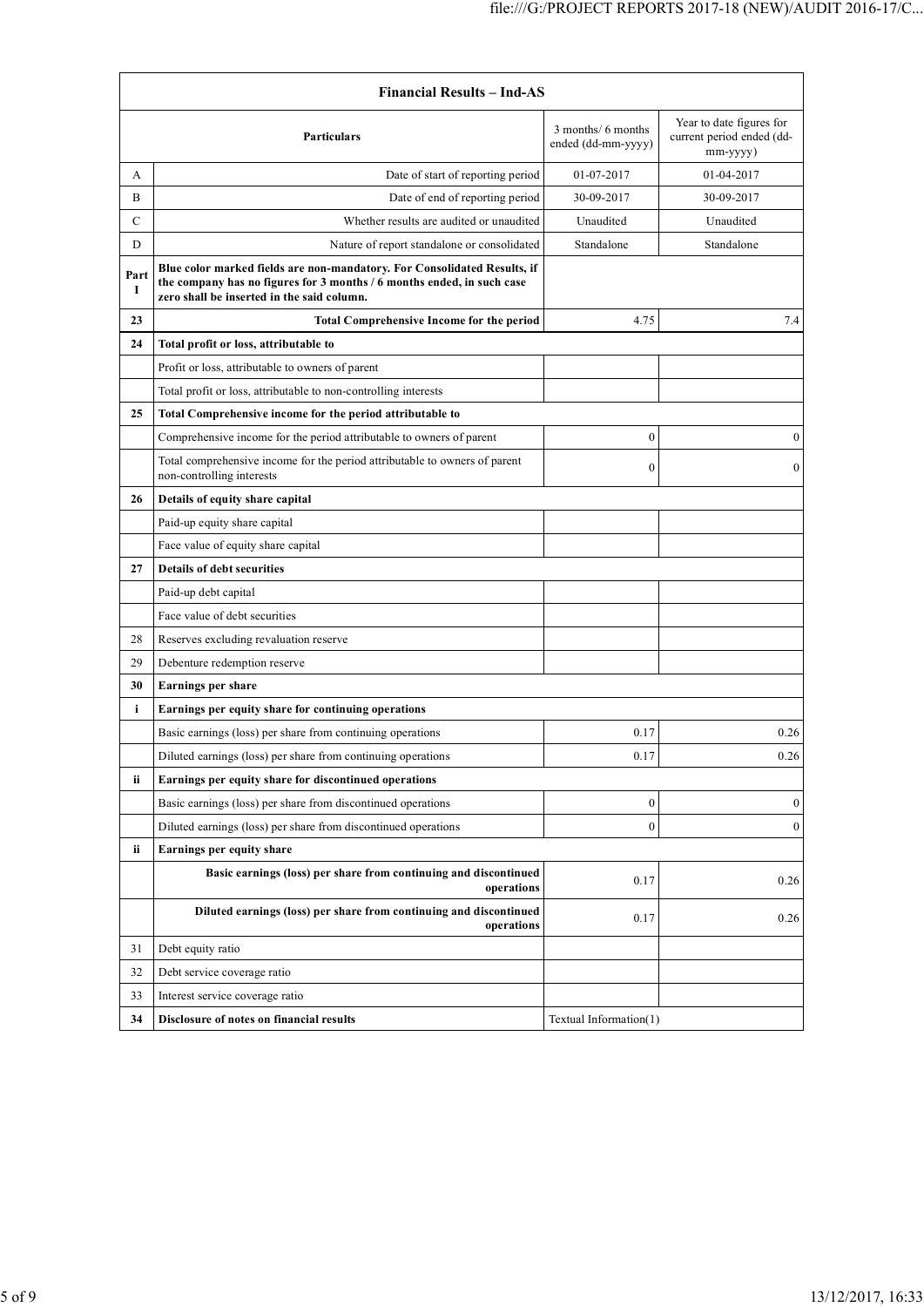|                        | <b>Text Block</b>                                                                                                                                                                                                                                                                                                                                                                                                                                                                                                                                                                                                                                                                                                                                                                                                                                                                                                                                                                                                                                                                                                                                                                                                                                                                                                                                                                                                                                                                                                                                                                                                                                                                                                                                                                                                                                                                                                                                                                                                                                                                                                                                                                                                                                                                                                                                                                                                                   |
|------------------------|-------------------------------------------------------------------------------------------------------------------------------------------------------------------------------------------------------------------------------------------------------------------------------------------------------------------------------------------------------------------------------------------------------------------------------------------------------------------------------------------------------------------------------------------------------------------------------------------------------------------------------------------------------------------------------------------------------------------------------------------------------------------------------------------------------------------------------------------------------------------------------------------------------------------------------------------------------------------------------------------------------------------------------------------------------------------------------------------------------------------------------------------------------------------------------------------------------------------------------------------------------------------------------------------------------------------------------------------------------------------------------------------------------------------------------------------------------------------------------------------------------------------------------------------------------------------------------------------------------------------------------------------------------------------------------------------------------------------------------------------------------------------------------------------------------------------------------------------------------------------------------------------------------------------------------------------------------------------------------------------------------------------------------------------------------------------------------------------------------------------------------------------------------------------------------------------------------------------------------------------------------------------------------------------------------------------------------------------------------------------------------------------------------------------------------------|
| Textual Information(1) | • The above mentioned audited results were reviewed by the Audit Committee and approved by the<br>Board of Directors of the Company at its meeting held on 14th December 2017.<br>• Previous period/year figures have been regrouped / rearranged, wherever necessary, to confirm with the<br>current period classification.<br>• The Company is engaged in single business activity (i.e. Erection, Commissioning, Supervision,<br>Project Drawing and Designing and trading of fabricating material and equipments parts etc.) and there<br>is no separate reportable segment.<br>• Disclosure of assets and liabilities as per Regulation 33 of the SEBI (Listing Obligations and<br>Disclosure Requirements) Regulations, 2015 for the Half year ended 30th September, 2016 is given as<br>per Annexure "I" attached<br>• The Company has adopted Indian Accounting Standard ("Ind As") with effect from 1st April 2017 and<br>the financial results for the quarter ended 30th September, 2017 has been prepared as per the recognition<br>and measurement principles of Ind As. As required under the SEBI (Listing Obligations and disclosures<br>Requirements) Regulations, 2015 the comparative results for the corresponding quarter in the previous<br>year i.e. ended 30th September 2016 have been restated in accordance with the recognition and<br>measurement principles of Ind AS. The management has exercised necessary due diligence and ensured<br>that the financial results provided true and fair view of its affairs in accordance with the companies<br>(Indian Accounting Standards) Rule 2015. These results have been disclosed in the format specified in<br>Schedule III of the Companies Act, 2013 as prescribed by the Circular on "Revised Format for financial"<br>Results and Implementation of Ind AS by listed Entities dated 5th July 2016 issued by SEBI.<br>• Reconciliation of Net profit between Ind-As and Indian GAAP: There are no any business items and<br>other comprehensive income available for reconciliation in the current quarter ended September, 2017<br>and corresponding quarter ended September, 2016 of the previous year in the Company. Hence total<br>comprehensive income under Ind-As for the current quarter ended September, 2017 and corresponding<br>previous quarter ended September, 2016 is the same as net profit of respective quarter of the Company. |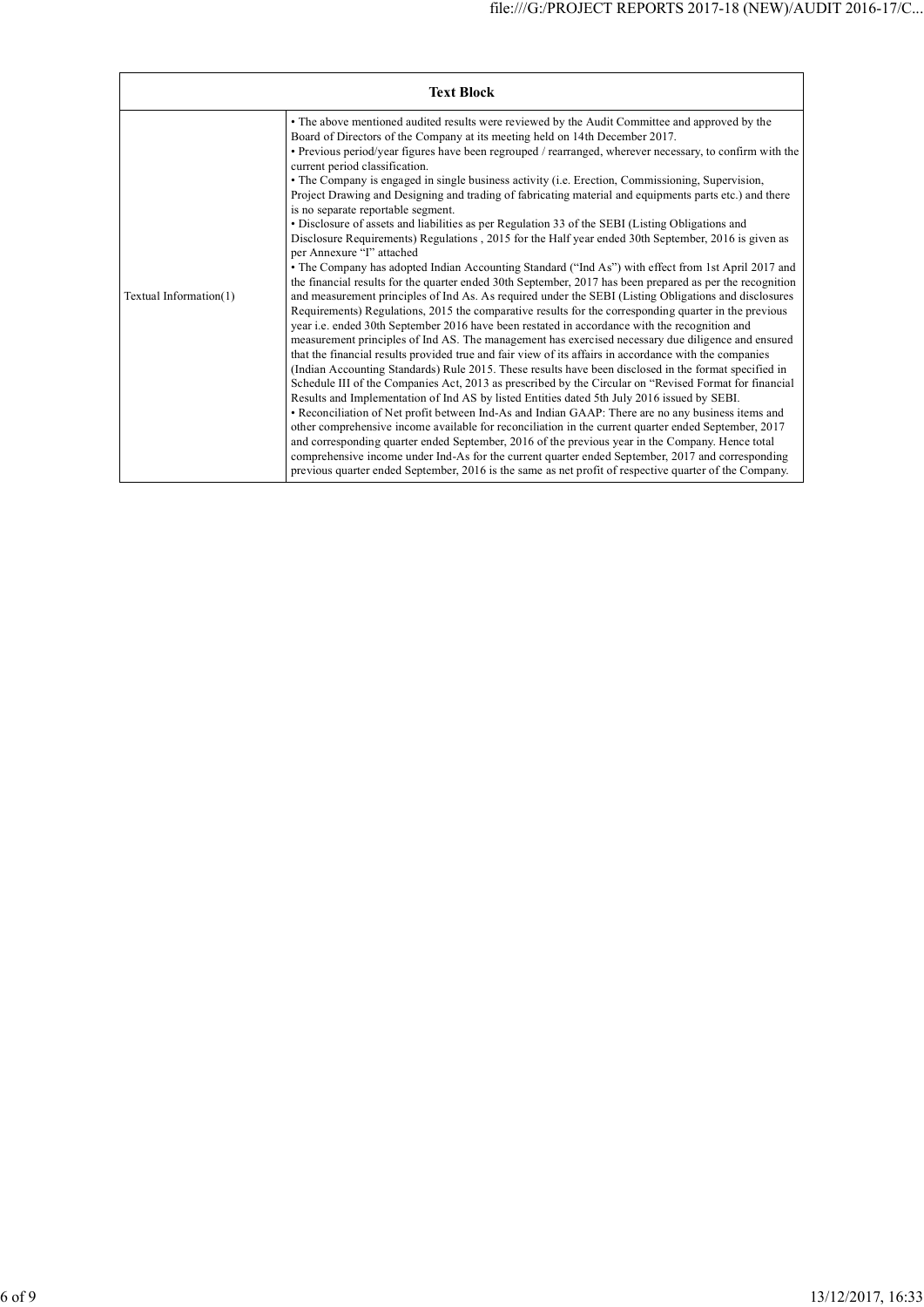| <b>Statement of Asset and Liabilities</b>   |                                                   |                  |                                  |  |  |  |
|---------------------------------------------|---------------------------------------------------|------------------|----------------------------------|--|--|--|
| Particulars<br>Half year ended (dd-mm-yyyy) |                                                   |                  | Previous year ended (dd-mm-yyyy) |  |  |  |
| Date of start of reporting period           |                                                   | 01-04-2017       | 01-04-2016                       |  |  |  |
| Date of end of reporting period             |                                                   | 30-09-2017       | 31-03-2017                       |  |  |  |
| Whether results are audited or unaudited    |                                                   | Unaudited        | Audited                          |  |  |  |
|                                             | Nature of report standalone or consolidated       | Standalone       | Standalone                       |  |  |  |
|                                             | <b>Assets</b>                                     |                  |                                  |  |  |  |
|                                             | <b>Non-current assets</b>                         |                  |                                  |  |  |  |
|                                             | Property, plant and equipment<br>42.83<br>45.52   |                  |                                  |  |  |  |
|                                             | Capital work-in-progress                          | $\mathbf{0}$     | $\bf{0}$                         |  |  |  |
|                                             | Investment property                               | $\mathbf{0}$     | 0                                |  |  |  |
|                                             | Goodwill                                          | $\boldsymbol{0}$ | $\boldsymbol{0}$                 |  |  |  |
|                                             | Other intangible assets                           | $\mathbf{0}$     | $\boldsymbol{0}$                 |  |  |  |
|                                             | Intangible assets under development               | $\boldsymbol{0}$ | $\boldsymbol{0}$                 |  |  |  |
|                                             | Biological assets other than bearer plants        | $\mathbf{0}$     | $\boldsymbol{0}$                 |  |  |  |
|                                             | Investments accounted for using equity method     | $\boldsymbol{0}$ | $\boldsymbol{0}$                 |  |  |  |
|                                             | Non-current financial assets                      |                  |                                  |  |  |  |
|                                             | Non-current investments                           | 0.6              | 0.6                              |  |  |  |
|                                             | Trade receivables, non-current                    | $\mathbf{0}$     | $\boldsymbol{0}$                 |  |  |  |
|                                             | Loans, non-current                                | $\boldsymbol{0}$ | $\boldsymbol{0}$                 |  |  |  |
|                                             | Other non-current financial assets                | $\mathbf{0}$     | $\overline{0}$                   |  |  |  |
|                                             | <b>Total non-current financial assets</b>         | 0.6              | 0.6                              |  |  |  |
|                                             | Deferred tax assets (net)                         | 2.61             | 2.48                             |  |  |  |
|                                             | Other non-current assets                          | 25.92            | 25.27                            |  |  |  |
|                                             | <b>Total non-current assets</b>                   | 71.96            | 73.87                            |  |  |  |
| 2                                           | <b>Current assets</b>                             |                  |                                  |  |  |  |
|                                             | Inventories                                       | 18.16            | 18.15                            |  |  |  |
|                                             | <b>Current financial asset</b>                    |                  |                                  |  |  |  |
|                                             | Current investments                               | $\mathbf{0}$     | $\boldsymbol{0}$                 |  |  |  |
|                                             | Trade receivables, current                        | 274.26           | 249.99                           |  |  |  |
|                                             | Cash and cash equivalents                         | 19.58            | 7.74                             |  |  |  |
|                                             | Bank balance other than cash and cash equivalents | $\bf{0}$         | 0                                |  |  |  |
|                                             | Loans, current                                    | $\boldsymbol{0}$ | $\mathbf{0}$                     |  |  |  |
|                                             | Other current financial assets                    | $\boldsymbol{0}$ | $\boldsymbol{0}$                 |  |  |  |
|                                             | <b>Total current financial assets</b>             | 293.84           | 257.73                           |  |  |  |
|                                             | Current tax assets (net)                          | 2.66             | 6.83                             |  |  |  |
|                                             | Other current assets                              | 283.69           | 314.88                           |  |  |  |
|                                             | <b>Total current assets</b>                       | 598.35           | 597.59                           |  |  |  |